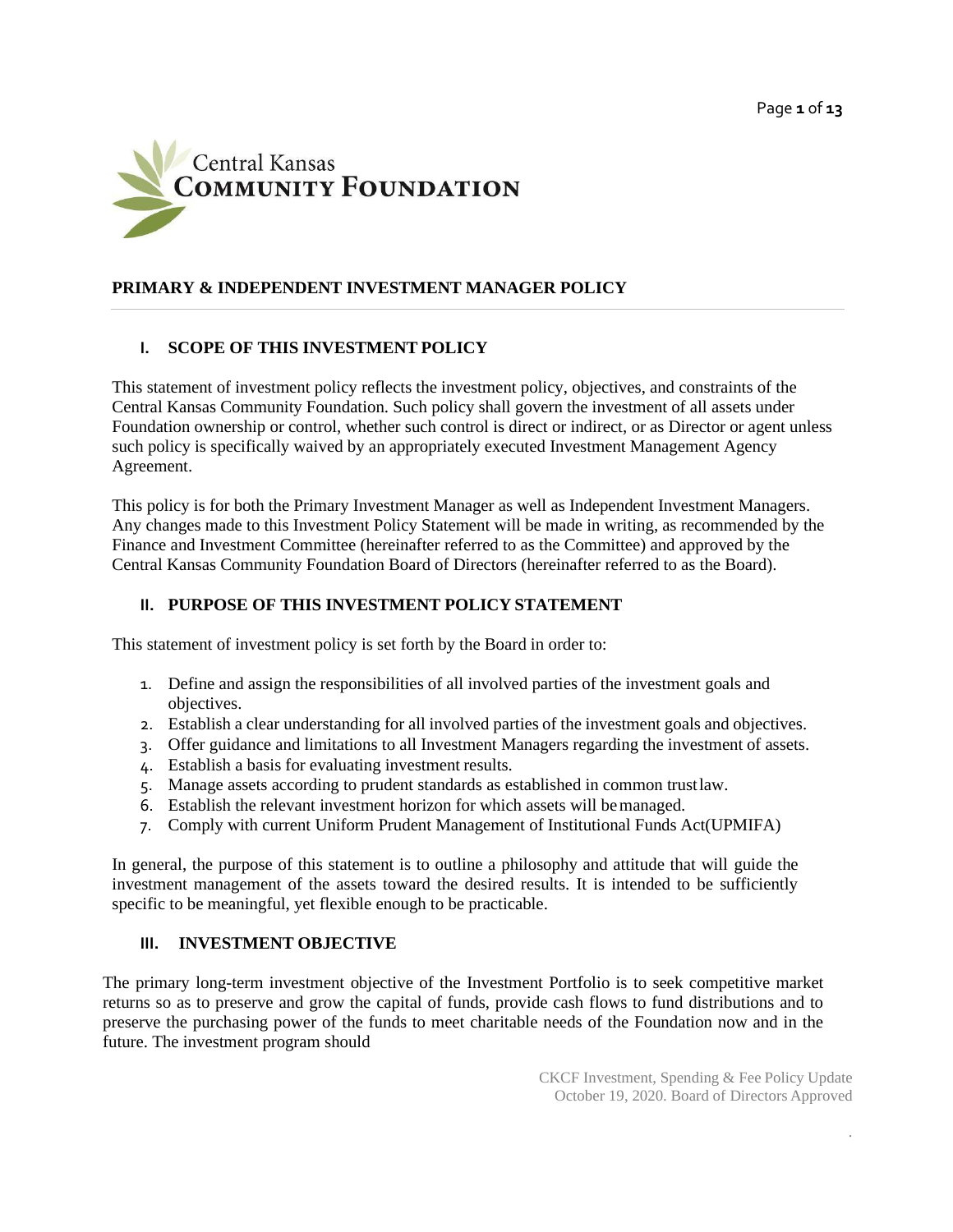be designed to participate in up markets in addition to preserving assets in declining markets.

It is recognized that returns may be uncertain within short time frames (0-3 years), they become more predictable over the long term (4+ years), While we will be diligent and mindful of short term results, we must remain focused on our long-term goals.

#### **IV. TIME HORIZON**

Charitable needs are ongoing and therefore the investment program should have a lengthy time horizon to match the duration of those needs. While particular charitable needs can increase and decrease over time, it is the Committee's belief that this community's commitment to strengthening core values, providing assistance to those in need and making the community better for those who live here is a need that will be perpetual in nature. Therefore, the general time horizon for investment shall be considered "long term" and considered in a manner consistent with other continuing entities such as retirement plans. In addition, through investment recommendations individual charitable organizations and donors shall be free to recommend programs that meet the shorter time horizons of their charitable needs.

## **V. INVESTMENT MANAGEMENT POLICY**

- 1. Preservation of Capital—Consistent with their respective investment types and philosophies, investment managers should make reasonable efforts to preserve capital, understanding that losses may occur in individual securities.
- 2. Risk Aversion—Understanding that risk is present in all types of securities and investment styles, the Finance Committee recognizes that some risk is necessary to produce long-term investment results that are sufficient to meet the Fund's objectives. However, the investment managers are to make reasonable efforts to control risk and will be evaluated regularly to ensure that the risk assumed is commensurate with the given investment style and objectives.
- 3. Adherence to Investment Discipline—Investment managers are expected to adhere to the investment management styles for which they were hired. Managers will be evaluated regularly for adherence to investment discipline.

#### **VI. GOAL OF FUND**

Annual growth goals will be determined by the board. A prudent measure for existing and new funds is to attain realistic goals given the economic climate, while having the objective to maintain purchasing power. The objective is to consistently grow the aggregate portfolio.

#### **VII. SPENDING POLICY**

The fundamental investment objective is to achieve a rate of return that facilitates a spending policy aligned with state and national trends. Achieving this objective over the long run requires investment in diverse asset classes, including some that are inherently risky. The basic underlying approach is to optimize risk-return utilizing a globally diverse portfolio with a variety of asset classes.

The maximum distribution rate allowed is 5%, yet it is strongly recommended that consideration be given to balance of the fund, the recent market performance and long-term goals of the fund as decisions are made annually to ensure preservation of the corpus for fund sustainability, thus encouraging distributions

> CKCF Investment, Spending & Fee Policy Update October 19, 2020. Board of Directors Approved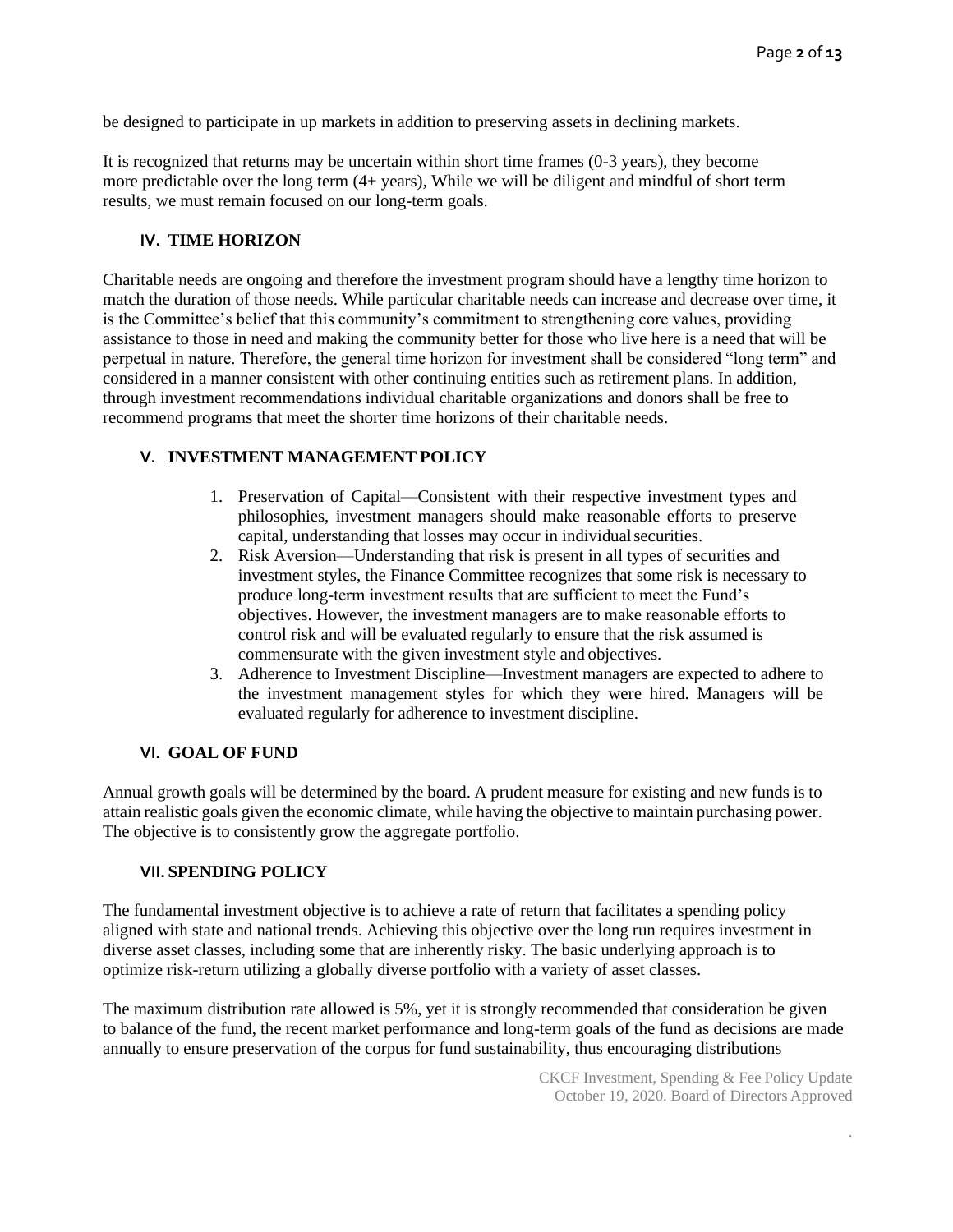between 3% and 4.5% as a more common rate of distribution.

- **VIII.** Minimum Fund Balances and Annual Distributions
	- 1. Endowments must have an average minimum of \$10,000 to distribute to cause. It is strongly recommended endowments be established with greater than \$10,000. A 5-year moving average is utilized for annual available to spend value calculation. For funds receiving greater than 50% of their balance in a given year, the moving average calculation begins again. Note: 2017 was the first year of calculation used for 5 year moving average.
	- 2. Expendable funds may have less than \$10,000 and are not subjected to the 5-year moving average.
	- 3. Annually the board approves an Admin Fee Schedule. Admin Fees are collected monthly from the balance of the fund and periodically transferred to the foundation operating fund.
	- 4. See Gift Acceptance Policy for more details regarding gift acceptance and fund limits.
- **IX.** Transfers to and from Custodians and Fund advisors will take place with a letter of authorization (LOA) directing the advisor to transfer funds to/from their respective pool.

## **X. COMMITTEE PROCEDURES**

The Committee shall meet at least quarterly and at such other times as directed by the Committee Chair and/or Foundation Chair.

The Committee shall strive to comply with all applicable laws and regulations and invest in accordance with the prudent investor standard.

The Committee (which may utilize active assistance and recommendations from an investment management consultant) shall have responsibility for the following with respect to the investment portfolio:

- Establishing overall financial objectives and setting investment policy.
- Setting parameters for asset allocation.
- Establishing a process and criteria for the selection and termination of investment managers, custodians; and investment management consultants.
- Selecting a qualified investment management consultant.
- Selecting qualified custodian(s).
- Monitoring investment results at least quarterly to assure that objectives are being met and that policy and guidelines are being followed.
- Communicating on a structured and ongoing basis with those persons responsible for investment results.

The Committee expects an Investment Management Consultant to be proactive in advising and making recommendations to the Committee regarding:

- Investment Policy
- Asset Allocation
- Manager Selection
- Performance Evaluation

CKCF Investment, Spending & Fee Policy Update October 19, 2020. Board of Directors Approved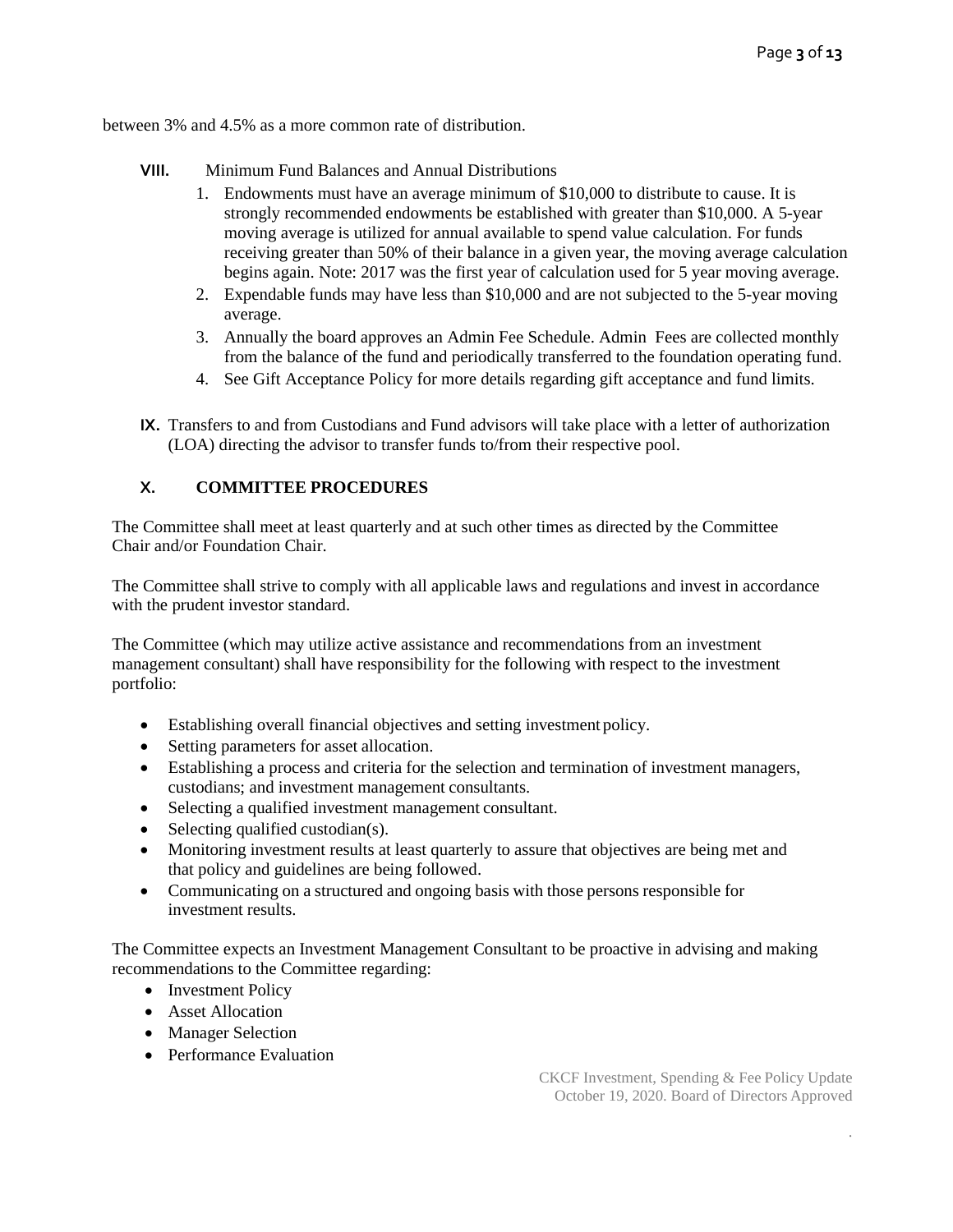• Other Investment Matters

The selected Investment Manager(s) will be responsible for the following:

• Implementing security selection within their respective mandate as a subset of the overall allocation.

## **XI. DELEGATION OF AUTHORITY Investment Managers**

Due to the nature of donor established funds, CKCF holds a philosophy that offer donors the option for their new funds contributions to be maintained with an Independent Investment Manager if the initial gift is greater than \$200,000 and they wish to maintain the funds management with a manager they have a demonstrated history with. For all funds of lessor value or with no special request for segregation, new funds are established in the pooled investment portfolio with the Primary Investment Manager.

Whether an Independent Investment Manager or the Primary Investment Manager, CKCF expects all Investment Managers to adhere to the Investment Guidelines in Section X.

### **Investment Management Consultant**

The Investment Consultant will be a discretionary advisor to the Investment Committee. Investment advice concerning the investment management of the Portfolio will be offered by the Investment Consultant, and will be consistent with the investment objectives, policies, guidelines and constraints as established in this Investment Policy Statement.

The Investment Advisor may assist the Investment Committee in establishing investment policies, objectives and guidelines as is set forth in this Investment Policy Statement and as is amended from time to time. In addition, the Investment Advisor will be responsible to review Investment Managers, measure and evaluate investment performance, and other tasks as deemed appropriate. Ongoing investment decisions will be made on a discretionary basis by the Investment Advisor, within the investment and governance parameters delineated in this Investment Policy Statement.

The Investment Consultant represents that with respect to the performance of its duties under this Investment Policy Statement, it is a "fiduciary" and is registered as an investment advisor under the Federal Investment Advisers Act of 1940 (the "Advisors Act") and will perform the duties set forth hereunder consistently with the fiduciary obligations imposed under the Advisors act, and regulations promulgated thereunder and any interpretations thereof by the U.S. Securities and Exchange Commission, notwithstanding the potential conflicts of interest described below.

Specific responsibilities of the Investment Consultant include, but are not limited to:

- Assisting in the development and periodic review of the Investment Policy Statement, and asset allocation guidelines.
- Execution of the investment portfolio management, asset allocation, rebalancing and other dayto-day responsibilities on a discretionary basis within the guidelines of this Investment Policy Statement.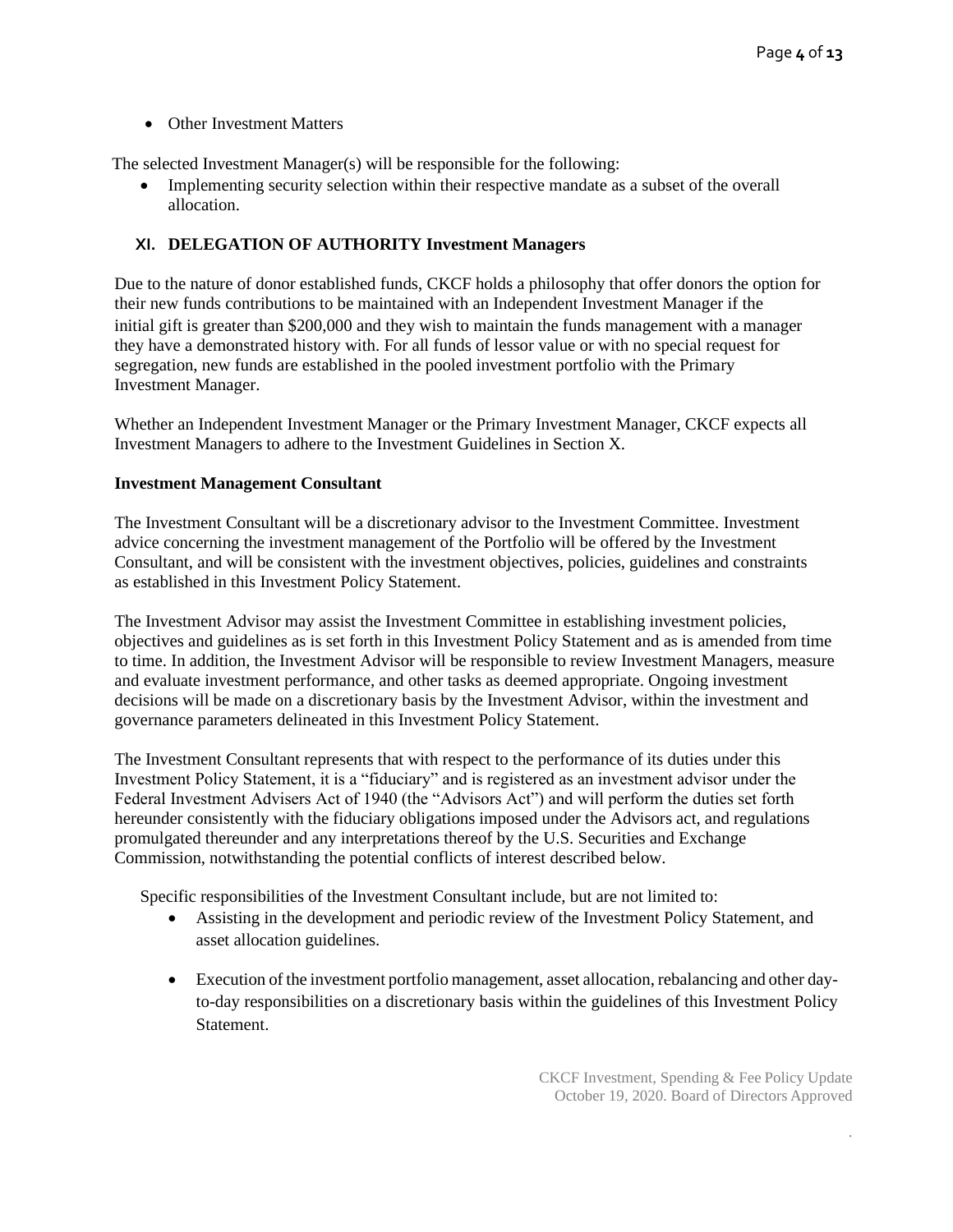- Be responsible for the ongoing due diligence required to monitor the individual Investment Managers and to provide a periodic review of Investment Manager's performance considering among other factors, historical composite investment performance, investment risk, investment process and investment personnel.
- 1. **Investment Manager(s).** The investment manager has discretion to purchase, sell, or hold the specific securities that will be used to meet the investment objectives. Investment Managers selected by Trustors and Grantors shall adhere to guidance provided by respective Trustor and Grantor.
- 2. **Custodian(s**). The custodian will physically (or through agreement with a sub-custodian) maintain possession of securities, collect dividend and interest payments, redeem maturing securities, and effect receipt and delivery following purchases and sales. The custodian may also perform regular accounting of all assets owned, purchased, or sold, as well as movement of assets into and out of Foundation accounts.
- 3. **Additional specialists** such as attorneys, auditors and others may be employed by the Finance Committee to assist in meeting its responsibilities and obligations to administer assets prudently.

The Committee will not reserve any control over investment decisions, except for specific limitations described in these statements. Managers will be held responsible and accountable to achieve the objectives herein stated and reviewed by the Investment Consultant.

### **XII.INVESTMENT GUIDELINES**

#### **a. Acceptable Assets**

- i. Cash Equivalents (most common examples include Treasury Bills, Money Market Funds, Short Term Investment Funds, Commercial Paper and Certificates of Deposit, Investment Certificates)
- ii. Fixed Income Securities (most common examples include U.S. Government and Agency Securities, Corporate Notes and Bonds, Mortgage-backed Securities, Preferred Stock, International Bonds, Collateralized Mortgage Obligations)
- iii. Equity Securities (most common examples include Common Stock, Convertible Notes and Bonds, Convertible Preferred Stocks, ADRs-which can be utilized in international funds, and International Stocks)
- iv. Mutual Funds and Exchange Traded Funds (ETFs) consisting of the above securities.

#### **b. Prohibited Assets for Traditional Portfolios**

Prohibited investments include, but are not limited to the following:

- i. Private Placements
- ii. Options
- iii. Venture-Capital Investments
- iv. Guaranteed Investment Contracts
- v. Repurchase Agreements
- vi. Hedge Funds

CKCF Investment, Spending & Fee Policy Update October 19, 2020. Board of Directors Approved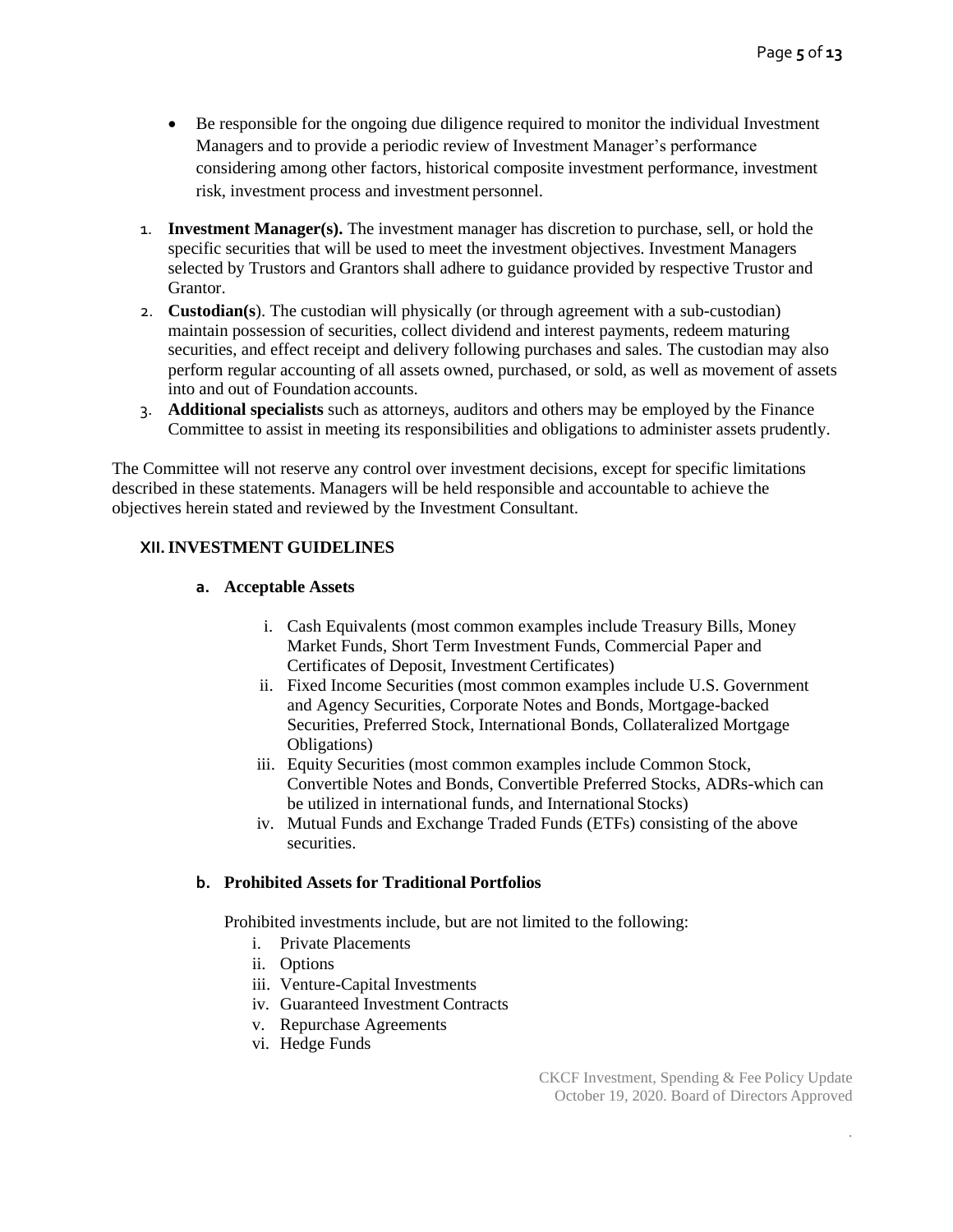vii. Futures Contracts

## **c. Prohibited Transactions for Traditional Portfolios**

Prohibited transactions include, but are not limited to the following:

- i. Short Selling
- ii. Margin Transactions
- iii. Any other transaction prohibited by law or regulation.

### **d. Stock Exchanges**

To ensure marketability and liquidity, investment managers will execute equity transactions through major stock exchanges: New York Stock Exchange, American Stock Exchange, and NASDAQ. In the event that an investment manager determines that there is a benefit or a need to execute transaction in exchanges other than those listed above, written approval is required from the Committee.

### **e. Restrictions**

Investment managers are prohibited from engaging in the following transactions on behalf of the Foundation.

Any transaction in which the investment manager or its employees have a conflict of interest.

Any transaction that could cause a problem with the Foundation's tax-exempt status.

Unless such transactions are consistent with the manager's style and disclosed in writing to the Foundation prior to the employment of the manager, any transaction investing in private placements, lettered stock, commodity futures contracts, options, short sales, margin transactions or other specialized investment activities.

## **f. Exceptions**

Any variance from the restrictions described above can only be made upon the recommendation of the Committee and the approval of the board of Directors of Central Kansas Community Foundation.

## **g. Excess Business Holdings**

The Pension Protection Act of 2006 amended section 4943 of the Internal Revenue Code to limit ownership of closely held business interests in a donor advised fund. A fund's holdings, together with the holdings of disqualified persons (donor, advisor, members of their families and businesses they control) may not exceed any of the following:

- 20% of the voting stock of an incorporated business.
- 20% of the profits interest of a partnership, joint venture, or the beneficial interest in a trust or similar entity.
- Any interest in a sole proprietorship.

 These limitations do not apply if the donor-advised fund holds an interest that does not exceed two percent of the voting stock and two percent of the value of the business.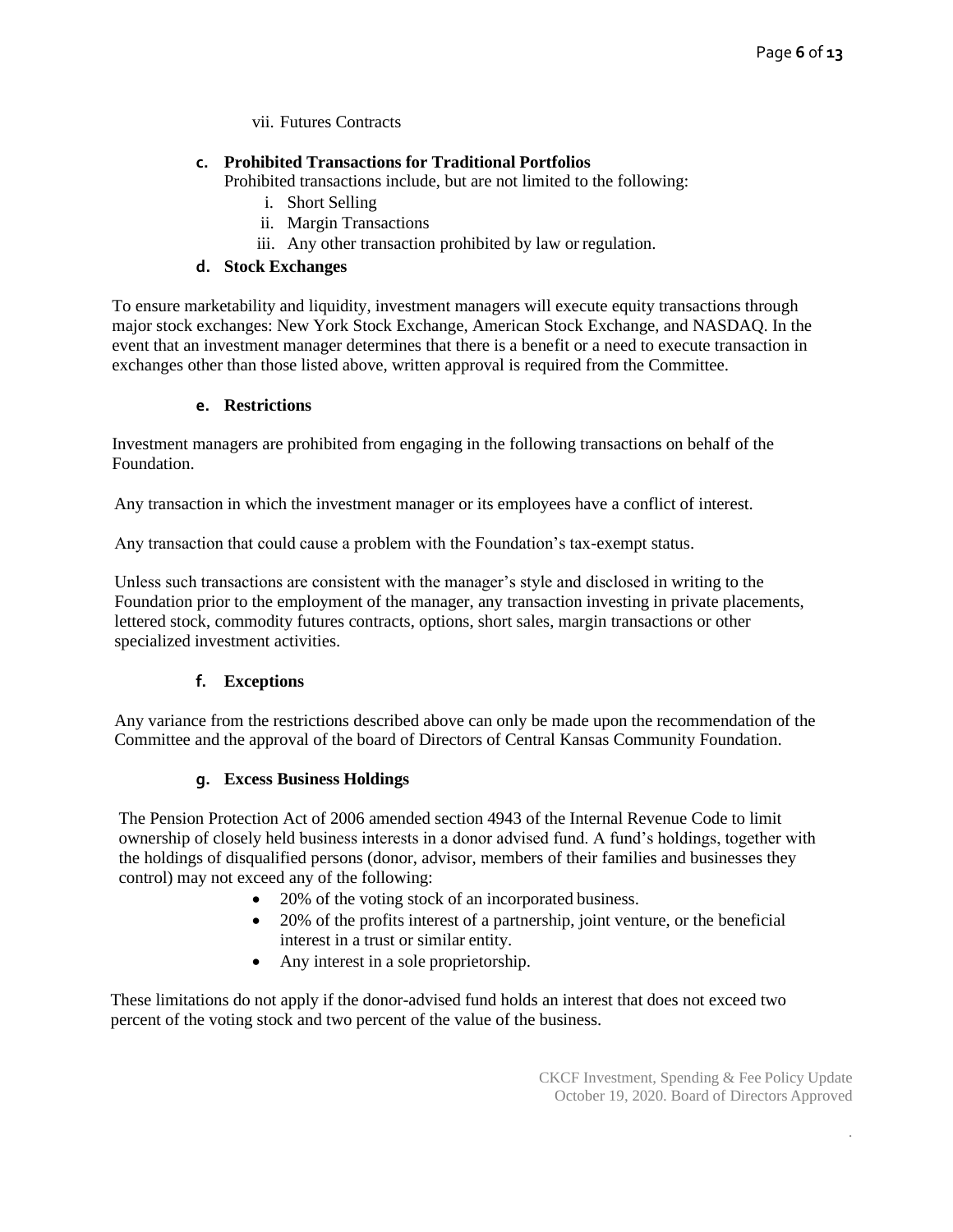Donor-advised funds receiving gifts of interests in a business enterprise have five years from the receipt of the interest to divest holdings that are above the permitted amount, with the possibility of an additional five years if approved by the Secretary of the Treasury. To prevent a violation of these rules, it is the Foundation's policy is to divest itself of such holdings within five years from the date the Foundation acquired the asset. If that is not possible, the asset will be transferred to a new or existing fund that is not an advised fund.

Because they are not "business enterprises," the rule will not apply to most gifts of real property, although undeveloped land may become a business enterprise under some circumstances. Interests in investment partnerships and LLCs—including family partnerships, hedge funds, REITs, and so forth are excluded from the definition of business enterprise as long as 95 percent or more of the entity's income is from passive sources. Examples of other property gifts that are excluded because they are not business enterprises include: oil and gas interests (non-working); life insurance; tangible personal property (as long as it is not inventory); and remainder interests in personal residences and farms.

## **XIII. REVIEW AND EVALUATION OF INVESTMENT MANAGERS**

The Committee intends to review the performance of the Foundation and of the outside Investment Managers on an on-going basis relative to the objectives and guidelines described herein. The investment performance review will include comparisons with the goals and objectives contained in this policy. In addition, the Committee will also consider:

- The Foundation's asset allocation relative to its Policy and the capital market outlook.
- The extent to which each Outside Investment Manager has managed its portfolio consistent with that manager's stated investment philosophy and style.
- Each Outside Investment Manager's adherence to the guidelines and investment policies contained in this Policy.
- The Investment Pool return and each Investment Manager's returns to determine whether the Foundation's objectives are being met.
- The Committee retains the right to change or replace Outside Investment Managers or other service providers at any time it is deemed appropriate.

## **MONITORING STANDARDS AND GUIDELINES:**

The performance of all investments shall be reviewed by the committee on an on-going basis. The committee shall meet with the Investment Consultant at least quarterly to receive reports and other materials necessary to evaluate the performance of the manager against Foundation investment standards. The following are guidelines suggested for periodic information request of each outside investment manager.

#### **PERFORMANCE REPORTING**

Each outside investment manager shall provide reports within thirty days from the end of each quarter, including, for both the quarter and the year-to-date, at least the following information:

- Beginning market value, of assets
- Ending market value, of assets and within asset class
- Total Balance with Fees and Net of Fees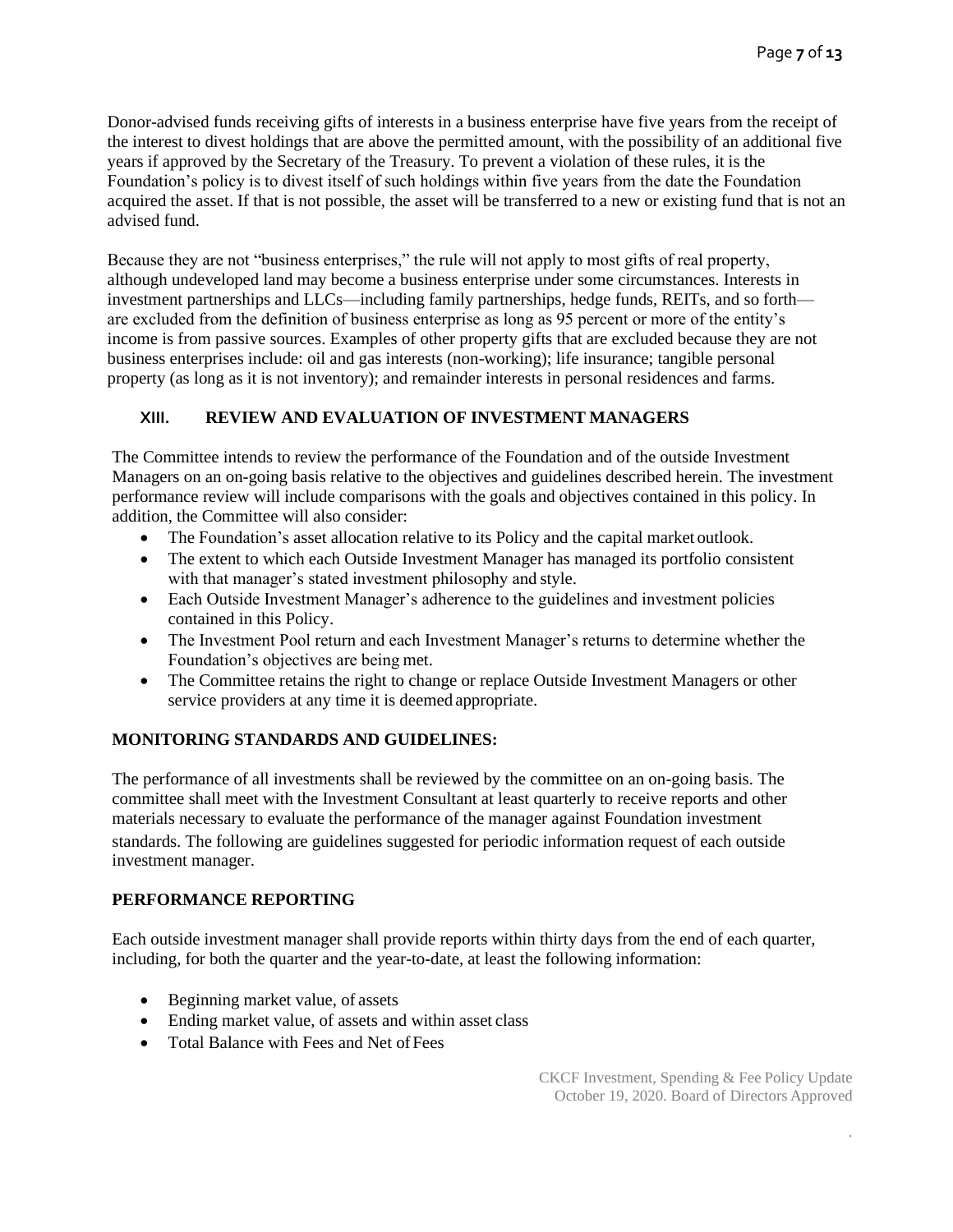- Net Performance for period
- Any changes in the organizational structure of their organization, key personnel or personnel handling the Foundation account, or any other significant operational or organizational change of which the committee should be aware
- Any additional information requested by the Foundation and/or Committee

# **ANNUALLY:**

When reporting at each periodic appearance before the Committee, in addition to the monthly statement information to be provided, each outside investment manager shall also provide the following:

- Brief description of their fundamental investment policy.
- Their market outlooks.

## **NOTIFICATION OF SIGNIFICANT EVENTS**

Each outside Investment Manager shall advise the Consultant promptly of any event that is likely to adversely impact, to a significant degree, the management, professionalism, integrity, or financial position of the firm, including events such as:

- A loss of one or more key people.
- A decline in assets under management due to client terminations that exceeds 20 percent of total firm assets.
- Regulatory action against the firm, its principles, or employees.
- A significant change in investment philosophy.
- The appointment of a new investment manager(s) to the Foundation's account.
- A change in ownership or control (whether through acquisition, disposition, spin off, merger, consolidation, or otherwise) of the Investment Managers.
- Reportable Events for Investment Managers working directly with CKCF shall additionally include:
	- o Arrest, charge, indictment, pleas, conviction
	- o Bankruptcy (Personal or Business)
	- o Judgement, lien, warrant
	- o Arbitration or civil litigation as a defendant

## **XIV. ASSET ALLOCATION AND GUIDELINES**

The committee has determined and set forth the asset allocation targets for the balanced model portfolio that comprise the Foundation's Investment Portfolio, specifically

1) the Balanced Portfolio, 65 % Equity / 35% Fixed Income.

The approved asset allocation for the model portfolios indicate both an initial target allocation and a risk proxy. From time to time, based on changing economic circumstances and the various relative investment opportunities as perceived by the Committee and its advisors, it may be desirable to make changes to the target allocations. The Committee and its advisors may determine such changes. Subsequent target allocation changes will be approved by the Committee and this Investment Policy Statement will be updated accordingly.

> CKCF Investment, Spending & Fee Policy Update October 19, 2020. Board of Directors Approved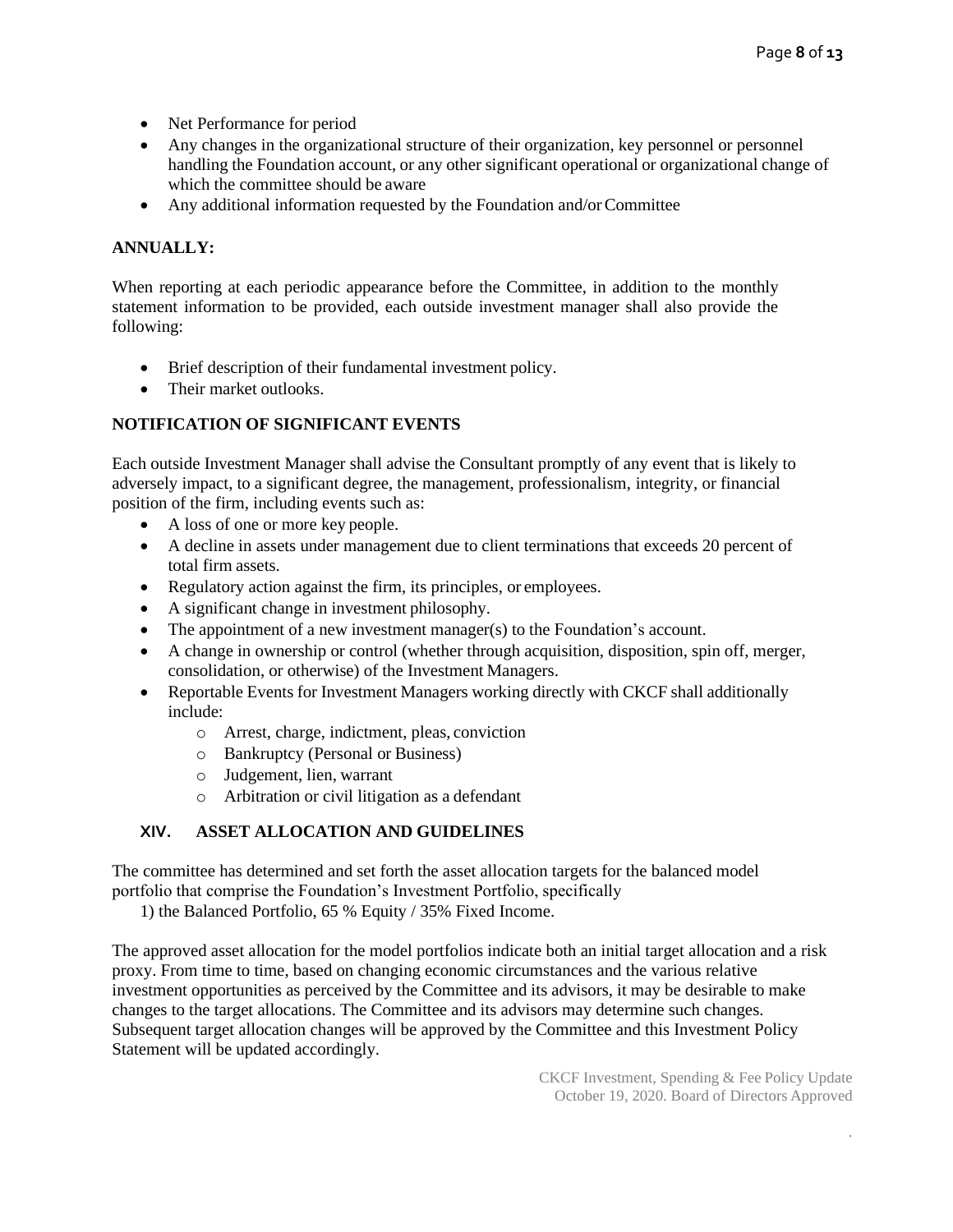#### **Alternative Investments**

The Committee foresees the possibility of using mutual funds as alternatives to the Equity and Fixed Income portfolio and understands that the Committee would not have any control over the management of such funds with regard to guidelines and restrictions. The Committee shall review the permitted investment strategies of such vehicles prior to investing in such vehicles.

#### **Asset Allocation Target Guidelines**

Investment management of the assets of the Fund shall be in accordance with the strategic asset allocation parameters set forth below. The Foundation will review this allocation policy with respect to market conditions on a quarterly basis.

| <b>Asset Category</b>   | <b>Strategic Allocation Target</b> | <b>Acceptable Range</b> |
|-------------------------|------------------------------------|-------------------------|
| Cash                    | 2 %                                | $0 - 10\%$              |
| Fixed Income            | 33 %                               | $20 - 50%$              |
| Equities                | 65%                                | $50 - 80%$              |
| Alternative Investments | $0\%$                              | $0 - 25\%$              |
| Total                   | 100%                               |                         |

**Cash.** In 2020 during the organizational transition to a local accounting service and fund management software, a shift in oversight of the cash allocation for the Foundations includes the balances in the checking and savings accounts, along with liquidity provide by the primary investment manager. The typical target strategy is for a position of 2% cash.

### **Diversification for Investment Managers**

The assets of the Foundation are not required to represent a cross section of the economy and should not include large concentrations within individual sectors of the economy. In order to provide prudent levels of diversification, the securities of any one company should not exceed 10% of the Foundations assets and no more than 20% should be invested in any one industry.

#### **Guidelines for Fixed Income Investments and Cash Equivalents**

- 1. Fund assets may be invested in investment grade bonds rated A orbetter.
- 2. Fund assets may be invested in commercial paper rated A1/P1 or better'.
- 3. Fixed income portfolio duration shall not exceed 10 years.
- 4. Fund assets may be invested in High Yield investments.
- 5. Money Market Funds selected may contain securities whose credit rating would be rated investment grade by Standard and Poors and/or Moody's.

## **Cash Policy and Investment Transfer Policy**

The Executive Director will be the primary authority working with the CKCF contract accounting service provider along with our investment managers – primary and independent, as well as our investment consulting firm.

Gifts of securities will typically be placed in a Clearing Account established with our Primary Investment Manager. Our manager will utilize their expertise in the management of those securities for best placement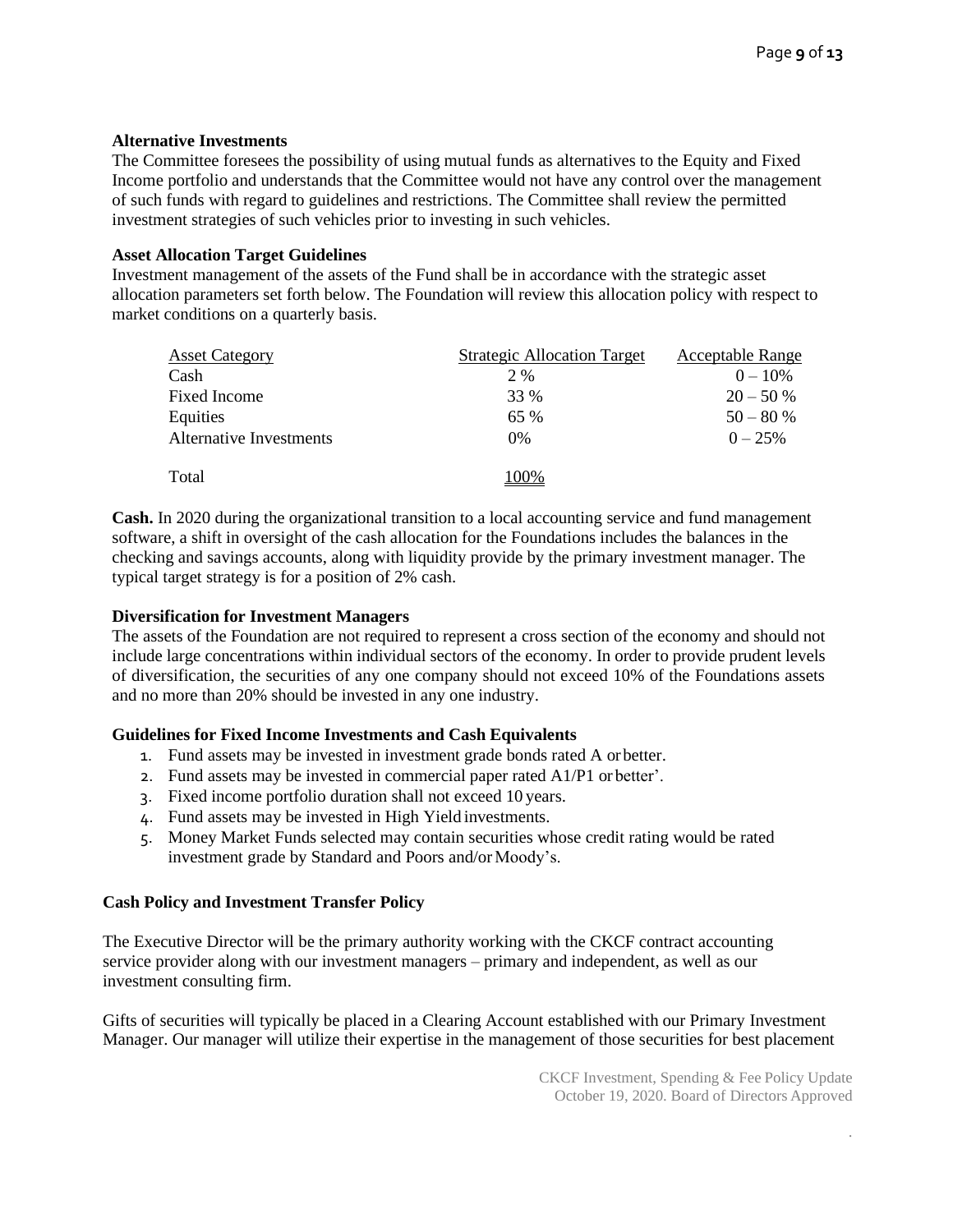within our portfolio.

The Foundation shall have a primary checking account and savings account at the same financial institution. An average balance strategy of \$250,000 at this institution shall be a target yet due to receipt of large gift(s) or in anticipation of a high amount of grant distributions this may vary.

The Executive Director may transfer between savings and checking to maintain an adequate balance for check writing/ACH activity. As the banking balance warrants the Executive Director shall create a Letter of Authorization (LOA) for a withdrawal from one or multiple investment accounts, generally accomplished with moving Admin Fees from investments to checking. However, there may be occasion for LOA for withdrawals in excess of Admin Fees for grant or other distributions. Approval protocols will be followed accordingly.

At such time, a cash transfer is needed for expenditures and granting, it will be a recommendation from our accounting service provider in conjunction with the Executive Director. For transfers less than \$250,000 the Executive Director can solely request from our Primary Investment Manager. For requests greater than that, another authorized party for our investment account must additionally approve. Approvals can be made by electronic/email communications and used as back up documentation. This practice is recommended for lessor amounts as well but highly suggested for moves greater than \$250,000. Further, at such time the primary banking institution balance maintains in excess of \$250,000 a LOA shall be created to move a desired balance into the primary investment manager Money Market Account (500) after assessing this balance is not needed for expenditures or granting in the near future. Procedures for LOA submission shall be provided.

If the Executive Director is unavailable the other authorized parties on Investment Accounts with authority as outlined above include:

- 1. Chairman of the Board of Director
- 2. Finance Chair
- 3. Other designees with signing authority on accounts

## **SOCIALLY RESPONSIBLE INVESTING (SRI)**

The Foundation accepts donor requests for screening investments with respect to SRI. Unless specified by the donor, investments will be allocated in accordance with criteria on page 4. Donor requests that fall outside standard recognized SRI screens will be evaluated on a case-by-case basis.

### **XV.TERMS REFERENCED IN THE CKCF INVESTMENT POLICY STATEMENT: DEFINITIONS**

- 1. **"Foundation"** shall mean the Central Kansas Community Foundation.
- 2. **"Fiduciary"** shall mean any individual or group of individuals that exercise discretionary authority or control over fund management, disposition, or administration of the Fund assets.
- 3. **"Investment Manager"** shall mean any individual, or group of individuals, who are contractually engaged to manage the investments of the Foundation. The Primary

CKCF Investment, Spending & Fee Policy Update October 19, 2020. Board of Directors Approved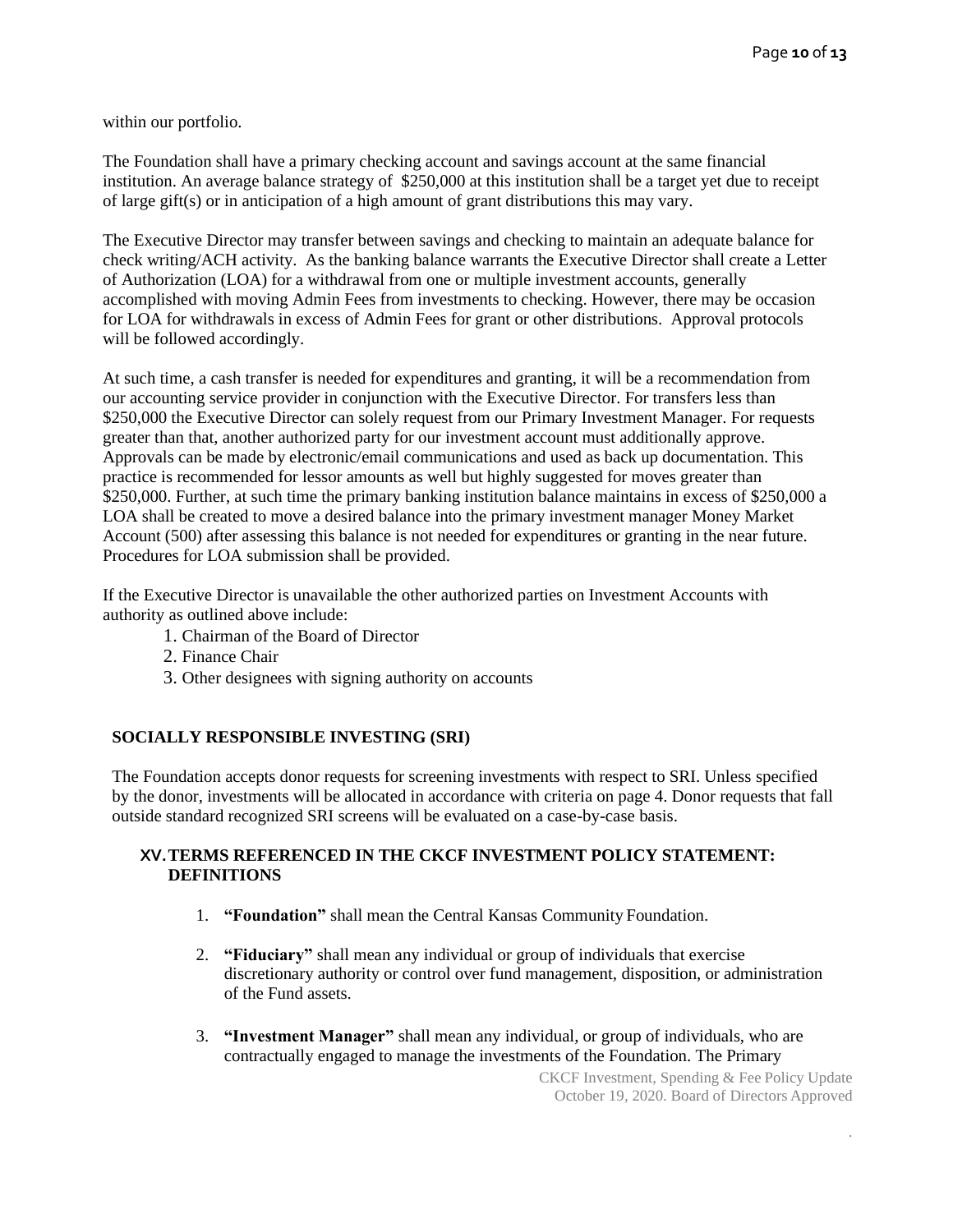Investment Manager not only manages the bulk of assets for the Foundation, they also act in the capacity of Investment Management Consultant. Independent Investment Managers are individuals or groups of individuals who are contractually engaged to manage funds outside of the CKCF Primary Investment Manager.

- 4. **"Investment Management Consultant"** shall mean any individual organization employed to provide advisory services, including advice on investment objectives and/or asset allocation, manager search, and performance monitoring.
- 5. **"Securities"** shall refer to the marketable investment securities which are defined as acceptable in this statement.
- 6. **"Investment Horizon"** is long term and represents the time period over which the investment objectives are expected to bemet.
- 7. **"Grants"** shall refer to distributions for the Fund to provide funding for programs or projects.
- 8. **Investment Management Agency Agreement** as used herein shall be a written agreement which provides written instruction from a donor of funds to the Foundation, or from another person or entity possessing some control of assets to be managed by the Foundation, whereby the Foundation is specifically released from all or part of the application of this Investment Policy.

#### **9. Commodities and Futures Contracts**

- i. A commodity is food, metal, or another physical substance that investors buy or sell, usually via [futures](http://www.nytimes.com/library/financial/glossary/bfglosf.htm#futures) contracts.
- ii. Agreement to buy or sell a set number of [shares](http://www.nytimes.com/library/financial/glossary/bfgloss.htm#shares) of a specific stock in a designated future month at a price agreed upon by the buyer and seller. The contracts themselves are often traded on the [futures](http://www.nytimes.com/library/financial/glossary/bfglosf.htm#futures) market. A futures contract differs from an [option](http://www.nytimes.com/library/financial/glossary/bfgloso.htm#option) because an option is the right to buy or sell, whereas a futures contract is the promise to actually make a transaction. A future is part of a class of securities called derivatives, so named because such securities derive their value from the worth of an underlying investment.
- 10. **Options.** A [contract](http://www.nytimes.com/library/financial/glossary/bfglosc.htm#contract) that, in exchange for the [option](http://www.nytimes.com/library/financial/glossary/bfgloso.htm#option) price, gives the option buyer the right, but not the obligation, to buy (or sell) a financi[al asset](http://www.nytimes.com/library/financial/glossary/bfglosa.htm#asset) at the [exercise price](http://www.nytimes.com/library/financial/glossary/bfglose.htm#exercise_price) from (or to) the option seller within a specified time period, or on a specified date (expiration date).

11. **Private Placements.** The sale of a [bond](http://www.nytimes.com/library/financial/glossary/bfglosb.htm#bond) or other [security](http://www.nytimes.com/library/financial/glossary/bfgloss.htm#security) directly to a limited number of investors.

- 12. **Limited Partnerships.** [A partnership](http://www.nytimes.com/library/financial/glossary/bfglosp.htm#partnership) that includes one or more partners who have a limitation of possible loss to what has already been invested.
- 13. **Venture-Capital Investments.** An investment in a start-up business that is perceived to have excellent [growth prospects](http://www.nytimes.com/library/financial/glossary/bfglosg.htm#growth_opportunity) but does not have access to [capital markets.](http://www.nytimes.com/library/financial/glossary/bfglosc.htm#capital_market) Type of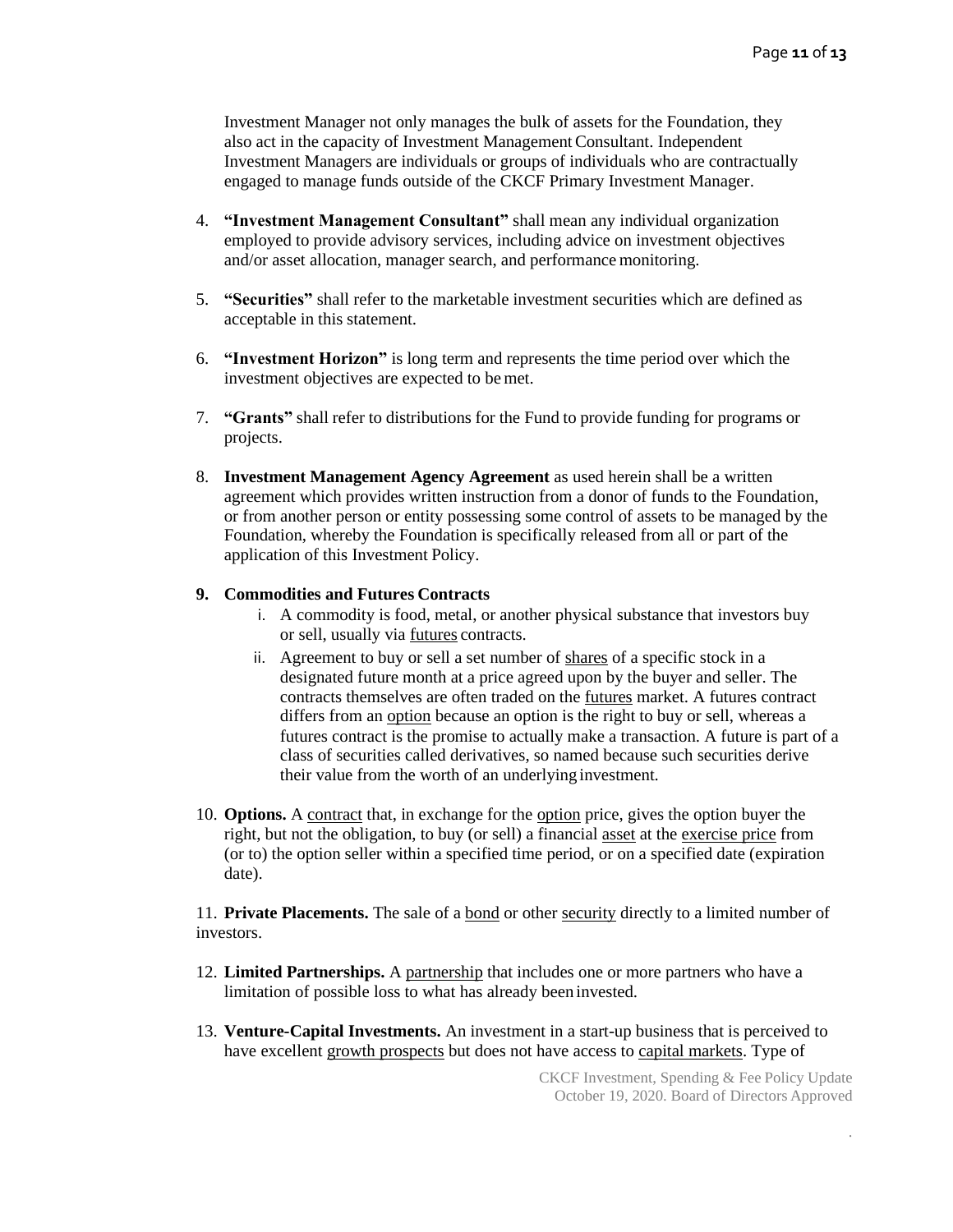financing sought by early-stage companies seeking to growrapidly.

- 14. **Guaranteed Investment Contracts.** A pure investment product in which a life company agrees, for a single [premium, t](http://www.nytimes.com/library/financial/glossary/bfglosp.htm#premium)o pay the [principal](http://www.nytimes.com/library/financial/glossary/bfglosp.htm#principal) amount of a predetermined annual crediting (interest) rate over the life of the investment, all of which is paid at the maturity date.
- 15. **Repurchase Agreements**. An agreement with [a commitment](http://www.nytimes.com/library/financial/glossary/bfglosc.htm#commitment) by the seller (dealer) to buy a [security](http://www.nytimes.com/library/financial/glossary/bfgloss.htm#security) back from the purchaser (customer) at a specified price at a designated future date. Also called a repo, it represents a collateralized short-term loan, where the collateral may be a Treasury securit[y, money market](http://www.nytimes.com/library/financial/glossary/bfglosm.htm#money_market) instrument, federal agency security, or mortgage-backed security. From the purchaser (customer) perspective, the deal is reported as a reverse Repo.
- 16. **Short selling**. Establishing a market [position](http://www.nytimes.com/library/financial/glossary/bfglosp.htm#position) by selling a security one does not own in anticipation of the price of that security falling.
- 17. **Margin Transactions.** This allows investors to buy securities by borrowing money from a [broker.](http://www.nytimes.com/library/financial/glossary/bfglosb.htm#broker) The [margin](http://www.nytimes.com/library/financial/glossary/bfglosm.htm#margin) is the difference between the market value of a stock and the loan a broker makes.